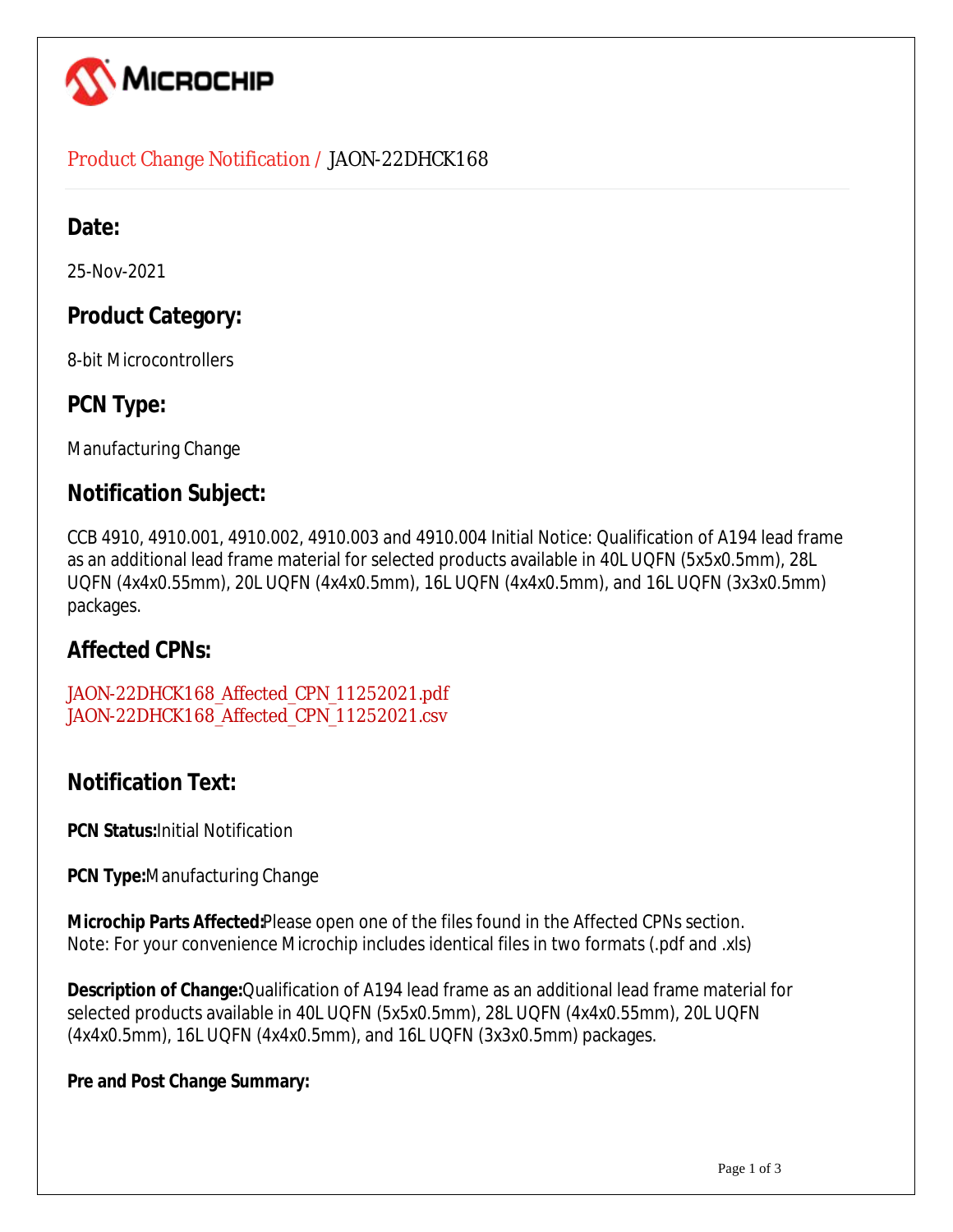|                              | Pre Change                                         | <b>Post Change</b>                                 |                                                    |  |  |  |  |
|------------------------------|----------------------------------------------------|----------------------------------------------------|----------------------------------------------------|--|--|--|--|
| <b>Assembly Site</b>         | Microchip Technology<br>Thailand (Branch)<br>(MMT) | Microchip Technology<br>Thailand (Branch)<br>(MMT) | Microchip Technology<br>Thailand (Branch)<br>(MMT) |  |  |  |  |
| <b>Wire Material</b>         | Au                                                 | Au                                                 | Au                                                 |  |  |  |  |
| Die Attach Material          | 8600                                               | 8600                                               | 8600                                               |  |  |  |  |
| Molding Compound<br>Material | G700LTD                                            | G700LTD                                            | G700LTD                                            |  |  |  |  |
| Lead Frame<br>Material       | EFTECT64T                                          | EFTECT64T                                          | A194                                               |  |  |  |  |

#### **Impacts to Data Sheet:**None

#### **Change Impact:**None

**Reason for Change:**To improve productivity by qualifying A194 lead frame as an addition lead frame material.

#### **Change Implementation Status:**In Progress

#### **Estimated Qualification Completion Date:**December 2021

Note: Please be advised the qualification completion times may be extended because of unforeseen business conditions however implementation will not occur until after qualification has completed and a final PCN has been issued. The final PCN will include the qualification report and estimated first ship date. Also note that after the estimated first ship date guided in the final PCN customers may receive pre and post change parts.

#### **Time Table Summary:**

|                             | November 2021 | December 2021 |   |        |        |        |        |                     |        |
|-----------------------------|---------------|---------------|---|--------|--------|--------|--------|---------------------|--------|
| Workweek                    | 45            | 46            | 4 | 4<br>8 | 4<br>9 | 5<br>N | 5<br>1 | 5<br>$\mathfrak{D}$ | 5<br>3 |
| Initial PCN Issue<br>Date   |               |               |   | Χ      |        |        |        |                     |        |
| Qual Report<br>Availability |               |               |   |        |        |        |        |                     |        |
| <b>Final PCN Issue</b>      |               |               |   |        |        |        |        |                     |        |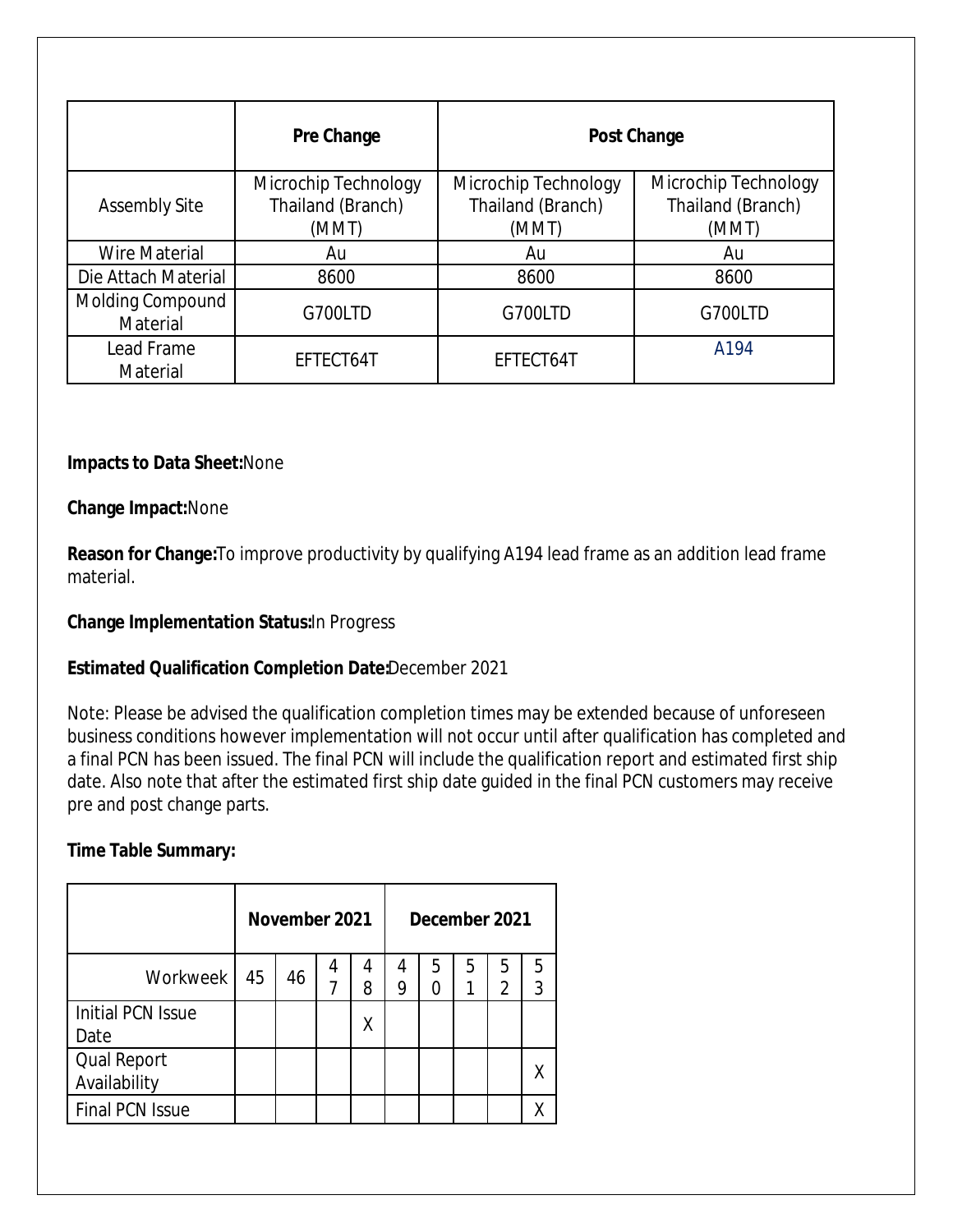# Date

#### **Method to Identify Change:**Traceability code

**Qualification Plan:**Please open the attachments included with this PCN labeled as PCN # Qual Plan.

**Revision History:**November 25, 2021: Issued initial notification.

The change described in this PCN does not alter Microchip's current regulatory compliance regarding the material content of the applicable products.

## **Attachments:**

#### PCN\_JAON-22DHCK168\_Qual\_Plan.pdf

Please contact your local Microchip sales office with questions or concerns regarding this notification.

#### **Terms and Conditions:**

If you wish to receive Microchip PCNs via email please register for our PCN email service at our PCN home page select register then fill in the required fields. You will find instructions about registering for Microchips PCN email service in the PCN FAQ section.

If you wish to change your PCN profile, including opt out, please go to the PCN home page select login and sign into your myMicrochip account. Select a profile option from the left navigation bar and make the applicable selections.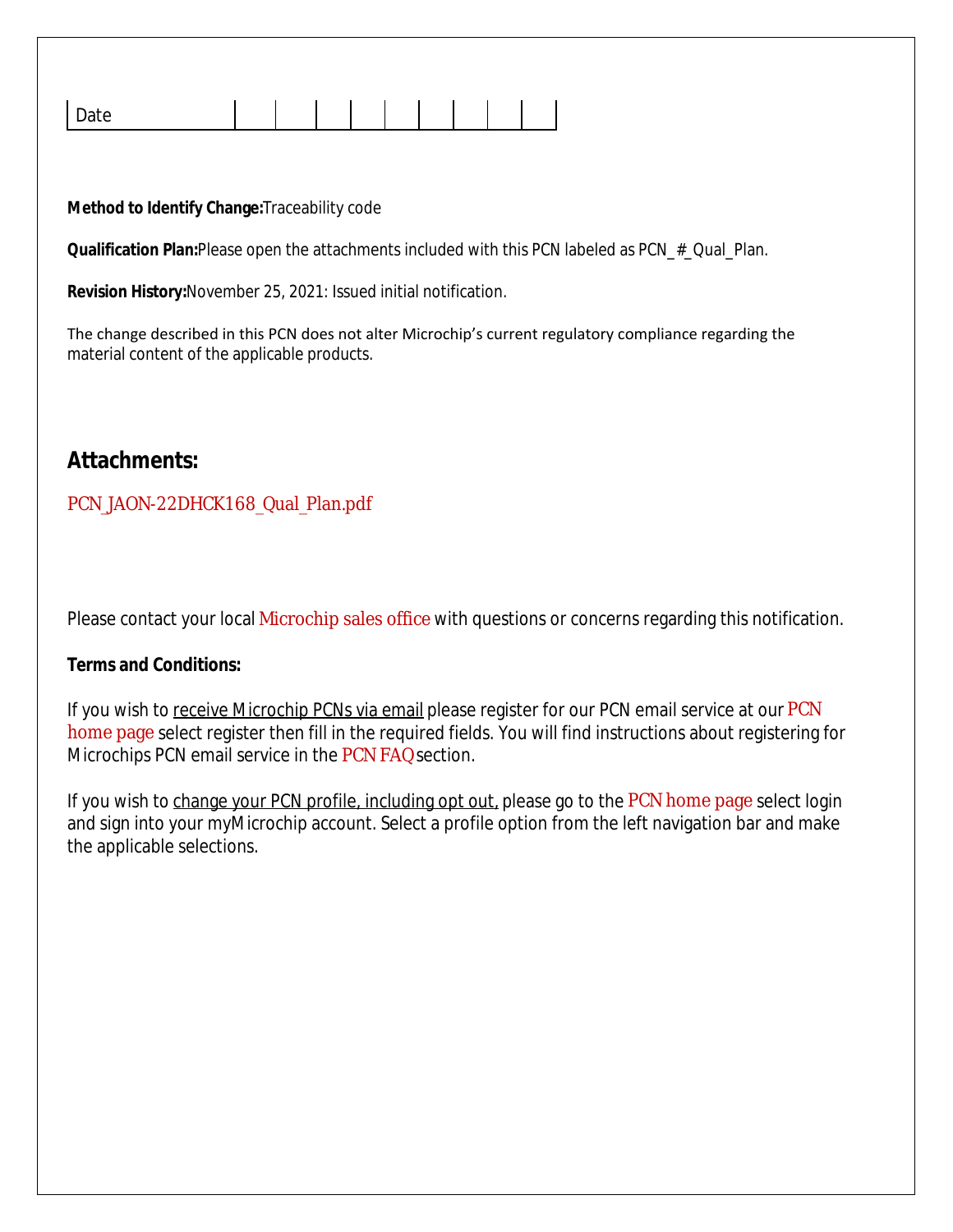

## **QUALIFICATION PLAN SUMMARY**

## **PCN #: JAON-22DHCK168**

**Date: November 10, 2021**

**Qualification of A194 lead frame as an additional lead frame material for selected products available in 40L UQFN (5x5x0.5mm) package. The qualification of A194 lead frame as an additional lead frame material for selected products available 28L UQFN (4x4x0.55mm), 20L UQFN (4x4x0.5mm), 16L UQFN (4x4x0.5mm), and 16L UQFN (3x3x0.5mm) packages will qualify by similarity (QBS). This is an automotive Q100 Grade 1 qualification.**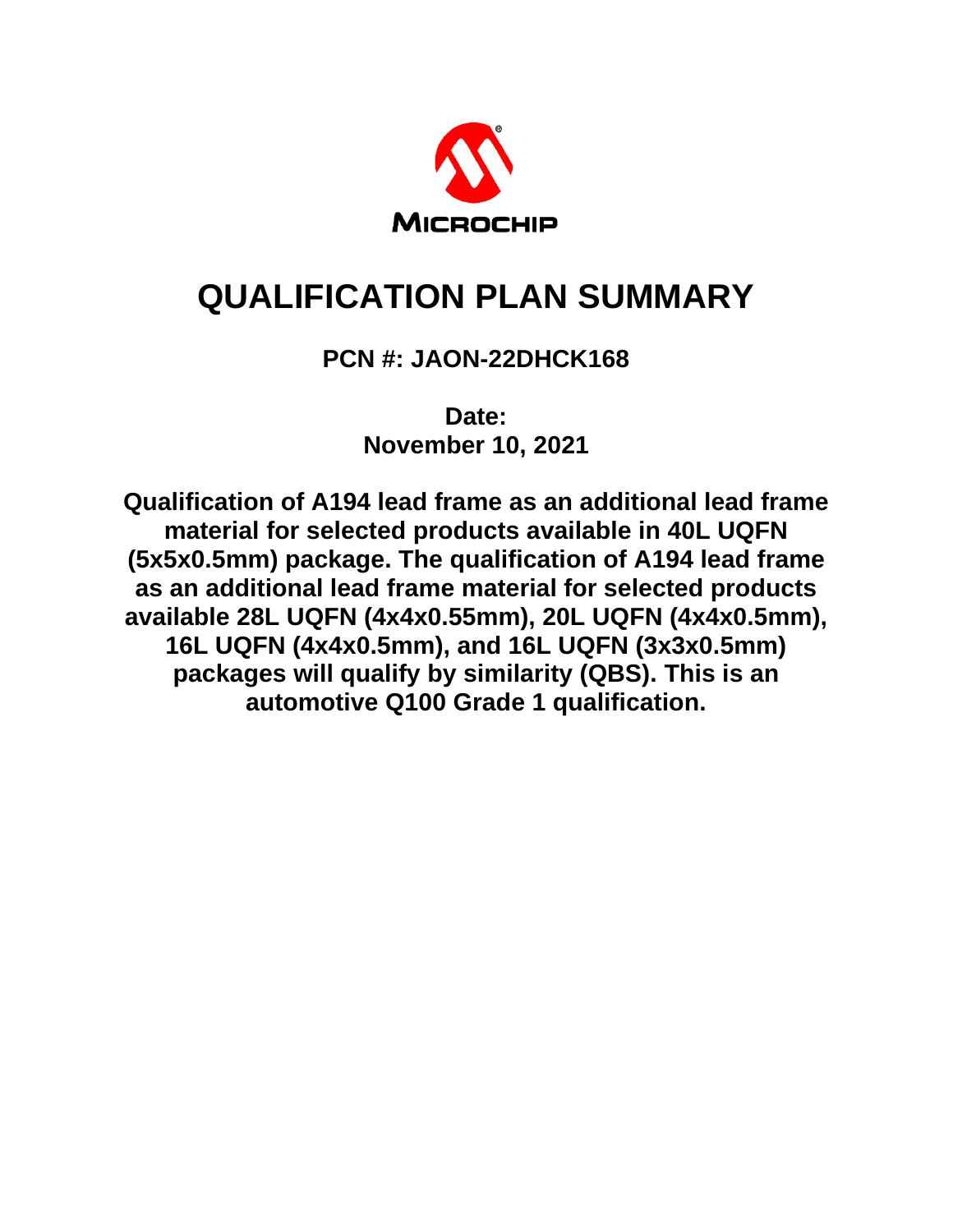**Purpose:** Qualification of A194 lead frame as an additional lead frame material for selected products available in 40L UQFN (5x5x0.5mm) package. The qualification of A194 lead frame as an additional lead frame material for selected products available 28L UQFN (4x4x0.55mm), 20L UQFN (4x4x0.5mm), 16L UQFN (4x4x0.5mm), and 16L UQFN (3x3x0.5mm) packages will qualify by similarity (QBS).

| Misc.                      | <b>Assembly site</b>                            | <b>MMT</b>                                      |  |  |  |  |  |  |
|----------------------------|-------------------------------------------------|-------------------------------------------------|--|--|--|--|--|--|
|                            | <b>BD Number</b>                                | BDM-002381/B                                    |  |  |  |  |  |  |
|                            | <b>MP Code (MPC)</b>                            | LEDC14S5XAXX                                    |  |  |  |  |  |  |
|                            | <b>Part Number (CPN)</b>                        | PIC16F1777-E/MV                                 |  |  |  |  |  |  |
|                            | <b>MSL</b> information                          | $\mathbf{1}$                                    |  |  |  |  |  |  |
|                            | <b>Assembly Shipping Media (T/R, Tube/Tray)</b> | Tube                                            |  |  |  |  |  |  |
|                            | <b>Base Quantity Multiple (BQM)</b>             | 73                                              |  |  |  |  |  |  |
|                            | <b>Reliability Site</b>                         | <b>MTAI</b>                                     |  |  |  |  |  |  |
|                            | <b>CCB No.</b>                                  | 4910, 4910.001, 4910.002, 4910.003 and 4910.004 |  |  |  |  |  |  |
| Lead-Frame                 | Paddle size                                     | 154x154                                         |  |  |  |  |  |  |
|                            | <b>Material</b>                                 | A194                                            |  |  |  |  |  |  |
|                            | <b>DAP Surface Prep</b>                         | <b>Bare Cu</b>                                  |  |  |  |  |  |  |
|                            | <b>Treatment</b>                                | <b>BOT</b>                                      |  |  |  |  |  |  |
|                            | <b>Process</b>                                  | Etched                                          |  |  |  |  |  |  |
|                            | Lead-lock                                       | <b>No</b>                                       |  |  |  |  |  |  |
|                            | <b>Part Number</b>                              | 10104014                                        |  |  |  |  |  |  |
|                            | <b>Lead Plating</b>                             | <b>Matte Tin</b>                                |  |  |  |  |  |  |
|                            | <b>Strip Size</b>                               | 250x70mm                                        |  |  |  |  |  |  |
|                            | <b>Strip Density</b>                            | 440 pads/strip                                  |  |  |  |  |  |  |
| <b>Bond</b><br><b>Wire</b> | <b>Material</b>                                 | Au                                              |  |  |  |  |  |  |
| <b>Die</b>                 | <b>Part Number</b>                              | 8600                                            |  |  |  |  |  |  |
| <b>Attach</b>              | <b>Conductive</b>                               | <b>Yes</b>                                      |  |  |  |  |  |  |
| <b>MC</b>                  | <b>Part Number</b>                              | G700LTD                                         |  |  |  |  |  |  |
| PKG                        | <b>PKG Type</b>                                 | <b>UQFN</b>                                     |  |  |  |  |  |  |
|                            | <b>Pin/Ball Count</b>                           | 40                                              |  |  |  |  |  |  |
|                            | <b>PKG width/size</b>                           | 5x5x0.5mm                                       |  |  |  |  |  |  |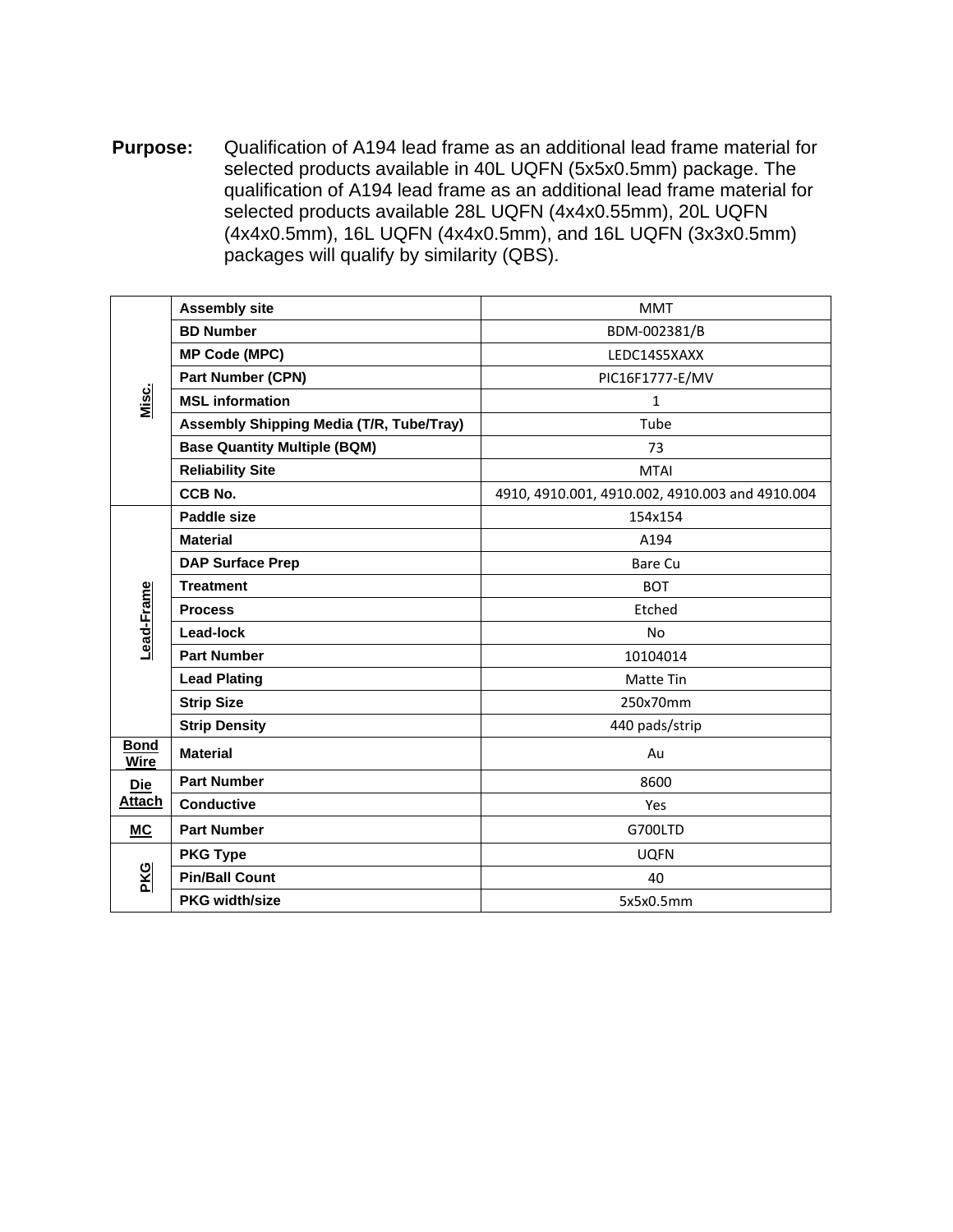| <b>Test Name</b>                                              | <b>Conditions</b>                                                                                                                                                                                                                             | <b>Reliability Stress</b><br><b>Read Point</b> | Pre & Post<br><b>Reliability Stress</b><br><b>Test Temperature</b> | Sample Size                                                           | $5\frac{5}{5}$<br>ares per Lo<br>should be<br>properly<br>$\tilde{\vec{a}}$<br>Min. C<br>Spares<br>(shou | Lots<br>$\overline{\sigma}$<br>đη | <b>Total</b><br><b>Units</b> | Fail<br>Accept<br>Qtv    | Days<br>Dur.<br>Est.                 | Site<br>ATE Test | Site<br>REL Test | <b>Special Instructions</b>                                                                                                                                               |
|---------------------------------------------------------------|-----------------------------------------------------------------------------------------------------------------------------------------------------------------------------------------------------------------------------------------------|------------------------------------------------|--------------------------------------------------------------------|-----------------------------------------------------------------------|----------------------------------------------------------------------------------------------------------|-----------------------------------|------------------------------|--------------------------|--------------------------------------|------------------|------------------|---------------------------------------------------------------------------------------------------------------------------------------------------------------------------|
| Standard Pb-<br>free<br>Solderability                         | J-STD-002D : Perform 8 hours of steam<br>aging for Matte tin finish and 1 hour steam<br>aging for NiPdAu finish prior to testing.<br>Standard Pb-free: Matte tin/ NiPdAu finish.<br>SAC solder, wetting temp 245°C for both                   |                                                |                                                                    | 22                                                                    | -5                                                                                                       | -1                                | 27                           | >95%<br>lead<br>coverage | 5                                    |                  | <b>MTAI</b>      | Standard Pb-free solderability is the requirement.                                                                                                                        |
| Backward<br>Solderability                                     | SMD & through hole packages.<br>J-STD-002D; Perform 8 hour steam aging<br>for Matte tin finish and 1 hr steam aging for<br>NiPdAu finish prior to testing.<br>Backward: Matte tin/ NiPdAu finish, SnPb<br>solder, wetting temp 215°C for SMD. |                                                |                                                                    | 22                                                                    | $5^{\circ}$                                                                                              | $\overline{1}$                    | 27                           | >95%<br>lead<br>coverage | 5                                    |                  | <b>MTAI</b>      | SnPb solderability (backward solderability- SMD reflow<br>soldering) is required for any plating related changes and<br>highly recommended for other package BOM changes. |
| Wire Bond Pull<br><b>WBP</b>                                  | Mil. Std. 883-2011                                                                                                                                                                                                                            |                                                |                                                                    | 5                                                                     | $\mathbf 0$                                                                                              |                                   | 5                            | 0 fails<br>after TC      | 5                                    |                  | <b>MMT</b>       | 30 bonds from a min. 5 devices.                                                                                                                                           |
| Wire Bond<br>Shear - WBS                                      | CDF-AEC-Q100-001                                                                                                                                                                                                                              |                                                |                                                                    | 5                                                                     | $\mathbf 0$                                                                                              | $\overline{1}$                    | 5                            | $\mathbf 0$              | 5                                    |                  | <b>MMT</b>       | 30 bonds from a min. 5 devices.                                                                                                                                           |
| Physical<br><b>Dimensions</b>                                 | Measure per JESD22 B100 and B108                                                                                                                                                                                                              |                                                |                                                                    | 10                                                                    | $\mathbf 0$                                                                                              | 3                                 | 30                           | $\mathbf{0}$             | 5                                    |                  | <b>MMT</b>       |                                                                                                                                                                           |
| <b>External Visual</b>                                        | Mil. Std. 883-2009/2010                                                                                                                                                                                                                       |                                                |                                                                    | All devices<br>prior to<br>submission for<br>qualification<br>testing | $\mathbf 0$                                                                                              | 3                                 | <b>ALL</b>                   | $\mathbf{0}$             | 5                                    |                  |                  |                                                                                                                                                                           |
| HTSL (High<br>Temp Storage<br>Life)                           | JESD22-A103<br>$+175^{\circ}$ C                                                                                                                                                                                                               | Grade 1: 500 hrs<br>$(+175^{\circ}C)$          | Grade 1: +25°C,<br>+85°C, +125°C                                   | 45                                                                    | 5                                                                                                        | -1                                | 50                           | $\mathbf 0$              | 21<br>$\overline{\phantom{a}}$<br>83 | <b>MTAI</b>      | <b>MTAI</b>      | Spares should be properly identified.                                                                                                                                     |
| Preconditioning<br>- Required for<br>surface mount<br>devices | J-STD-020JESD22-A113+150°C Bake for 24<br>hours, moisture loading requirements per<br>MSL level + 3X reflow at peak reflow<br>temperature per Jedec-STD-020E for<br>package type. MSL-1/260C                                                  |                                                | Grade 1: +25°C,<br>+85°C, +125°C                                   | 231                                                                   | 15)                                                                                                      | $\mathbf{3}$                      | 738                          | $\Omega$                 | 15                                   | <b>MTAI</b>      | <b>MTAI</b>      | Spares should be properly identified. 77 parts from each lot<br>to be used for HAST, uHAST.                                                                               |
| <b>HAST</b>                                                   | JESD22-A101 or A110<br>+130°C/85% RH for 96 hrs                                                                                                                                                                                               | Grade 1: 96 hrs<br>(+130°C/85% RH)             | Grade 1: +25°C,<br>+85°C, +125°C                                   | 77                                                                    | 5                                                                                                        | $\mathbf{3}$                      | 246                          | $\Omega$                 | 10<br>$\overline{\phantom{a}}$<br>14 | <b>MTAI</b>      | <b>MTAI</b>      | Spares should be properly identified.<br>Use the parts which have gone through Pre-conditioning.                                                                          |
| <b>UHAST</b>                                                  | JESD22-A102, A118, or A101<br>+130°C/85% RH for 96 hrs                                                                                                                                                                                        | Grade 1: 96 hrs<br>(+130°C/85% RH)             | Grade 1: $+25^{\circ}$ C                                           | 77                                                                    | 5                                                                                                        | 3                                 | 246                          | $\mathbf 0$              | 10                                   | <b>MTAI</b>      | <b>MTAI</b>      | Spares should be properly identified.<br>Use the parts which have gone through Pre-conditioning.                                                                          |
| Temp Cycle                                                    | JESD22-A104<br>-65°C to +150°C                                                                                                                                                                                                                | Grade 1: 500 cycles<br>(-65°C to 150°C)        | Grade 1: +85°C,<br>$+125^{\circ}$ C                                | 77                                                                    | 5                                                                                                        | 3                                 | 246                          | $\Omega$                 | 15<br>60                             | <b>MTAI</b>      | <b>MTAI</b>      | Spares should be properly identified.<br>Use the parts which have gone through Pre-conditioning.                                                                          |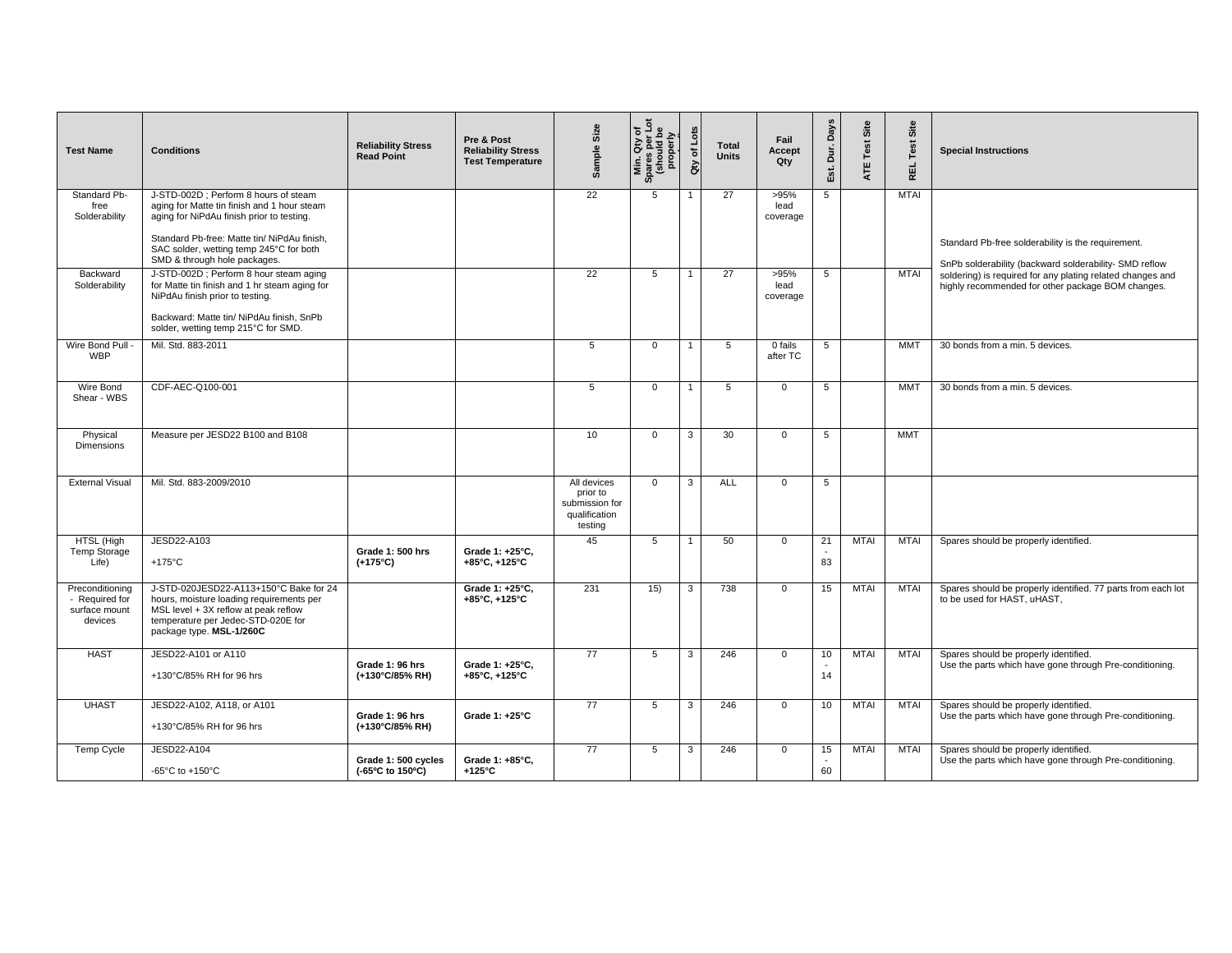Affected Catalog Part Numbers (CPN)

PIC16LF1902-E/MV PIC16LF1903-E/MV PIC16LF1902-I/MV PIC16LF1903-I/MV PIC16LF1902T-I/MV020 PIC16LF1902T-I/MV021 PIC16LF1902T-I/MV PIC16LF1903T-I/MV PIC16LF1903T-E/MV PIC16LF1906-I/MV PIC16LF1904-I/MV PIC16LF1907-I/MV PIC16LF1906T-I/MV PIC16LF1904T-I/MV022 PIC16LF1904T-I/MV PIC16LF1907T-I/MV PIC16LF1566-E/MV PIC16LF1567-E/MV PIC16LF1566-I/MV PIC16LF1567-I/MV PIC16LF1567T-I/MV PIC18F23K20-I/MV PIC18F46K20-E/MV PIC18F46K20-I/MV PIC16F727-I/MV PIC16F726-I/MV PIC16F1937-E/MV PIC16F1937-I/MV PIC16F1937T-I/MV PIC16F1936-E/MV PIC16F1936-I/MV PIC16F1936T-I/MV PIC16F1934-I/MV PIC16F1934T-I/MV PIC16LF1937-I/MV PIC16LF1937T-I/MV PIC16LF1936-I/MV PIC16LF1936T-I/MV PIC16F723A-I/MV PIC16LF723A-I/MV PIC16LF722A-I/MV PIC18F45K20-I/MV PIC18F45K20T-I/MV PIC16F1827-E/MV PIC16F1827-I/MV039 PIC16F1827-I/MV040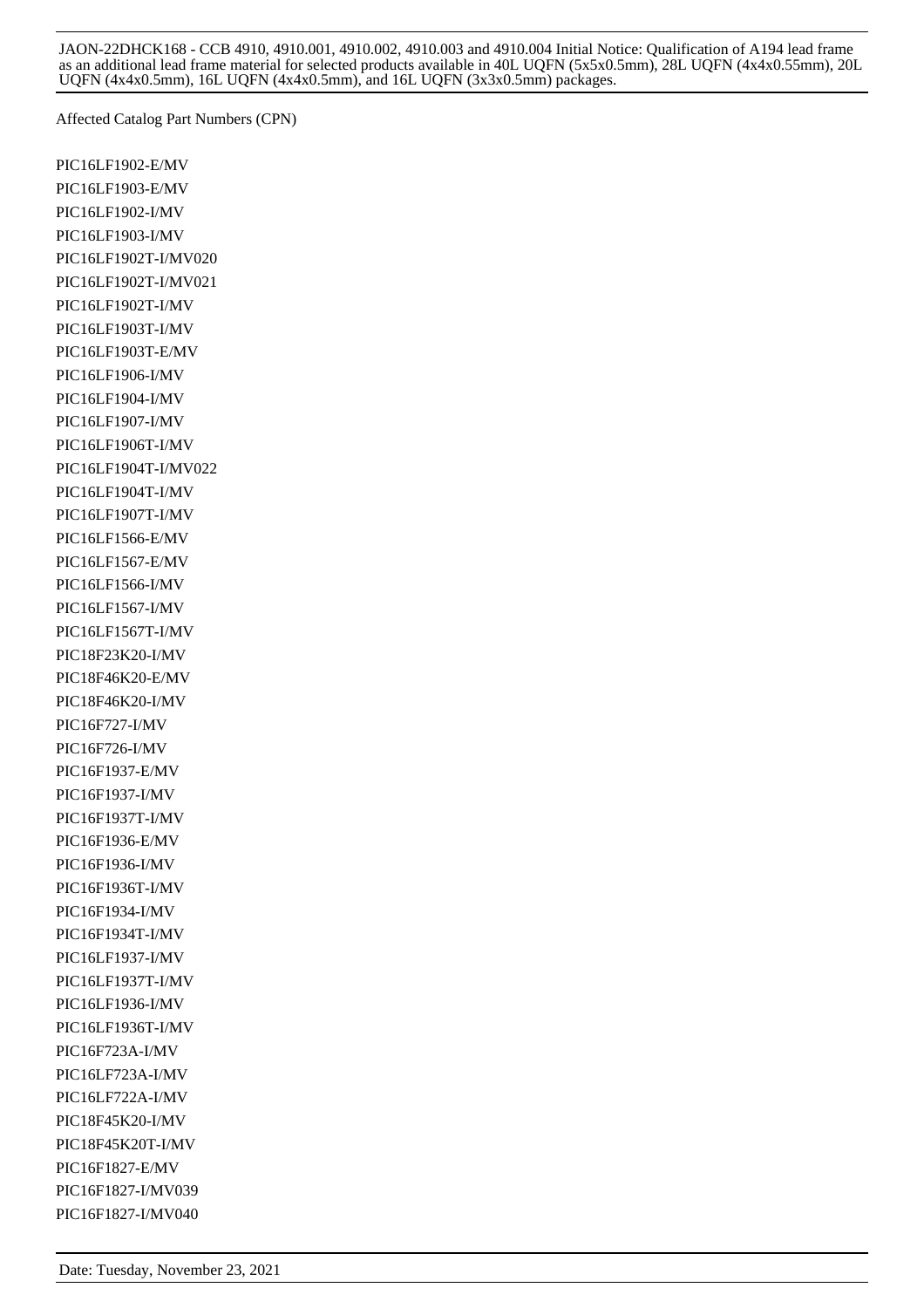PIC16F1827-I/MV PIC16F1827T-I/MV039 PIC16F1827T-I/MV040 PIC16F1827T-I/MV PIC16F1826-E/MV PIC16F1826-I/MV PIC16F1826T-I/MV PIC16LF1827-I/MV PIC16LF1827T-I/MV PIC16LF1826-I/MV PIC16LF1826T-I/MV PIC16F1933-E/MV PIC16F1933-I/MV PIC16F1933T-I/MV PIC16LF1933-I/MV PIC16F1939-E/MV PIC16F1939-E/MVVAO PIC16F1939-I/MV PIC16F1939T-I/MV PIC16F1939T-E/MV PIC16F1939T-E/MVVAO PIC16F1938-E/MV PIC16F1938-I/MV PIC16F1938T-I/MV PIC16F1938T-I/MVPAX PIC16LF1939-E/MV PIC16LF1939-I/MV PIC16LF1939T-I/MV PIC16LF1938-E/MV PIC16LF1938-I/MV PIC16LF1938T-I/MV PIC16LF1938T-I/MVC03 PIC16LF1938T-I/MVPAX PIC16LF1938T-E/MV PIC18F45K22-E/MV PIC18F45K22-I/MV PIC18F45K22T-I/MV PIC18LF45K22-E/MV PIC18LF45K22-I/MV PIC18LF45K22T-I/MV PIC16F1823-E/JQ PIC16F1823-I/JQ PIC16F1823T-E/JQ PIC16LF1823-I/JQ PIC18F44K22-I/MV PIC18F44K22T-I/MV PIC18LF44K22-E/MV PIC18LF44K22-I/MV PIC18F24K22-E/MV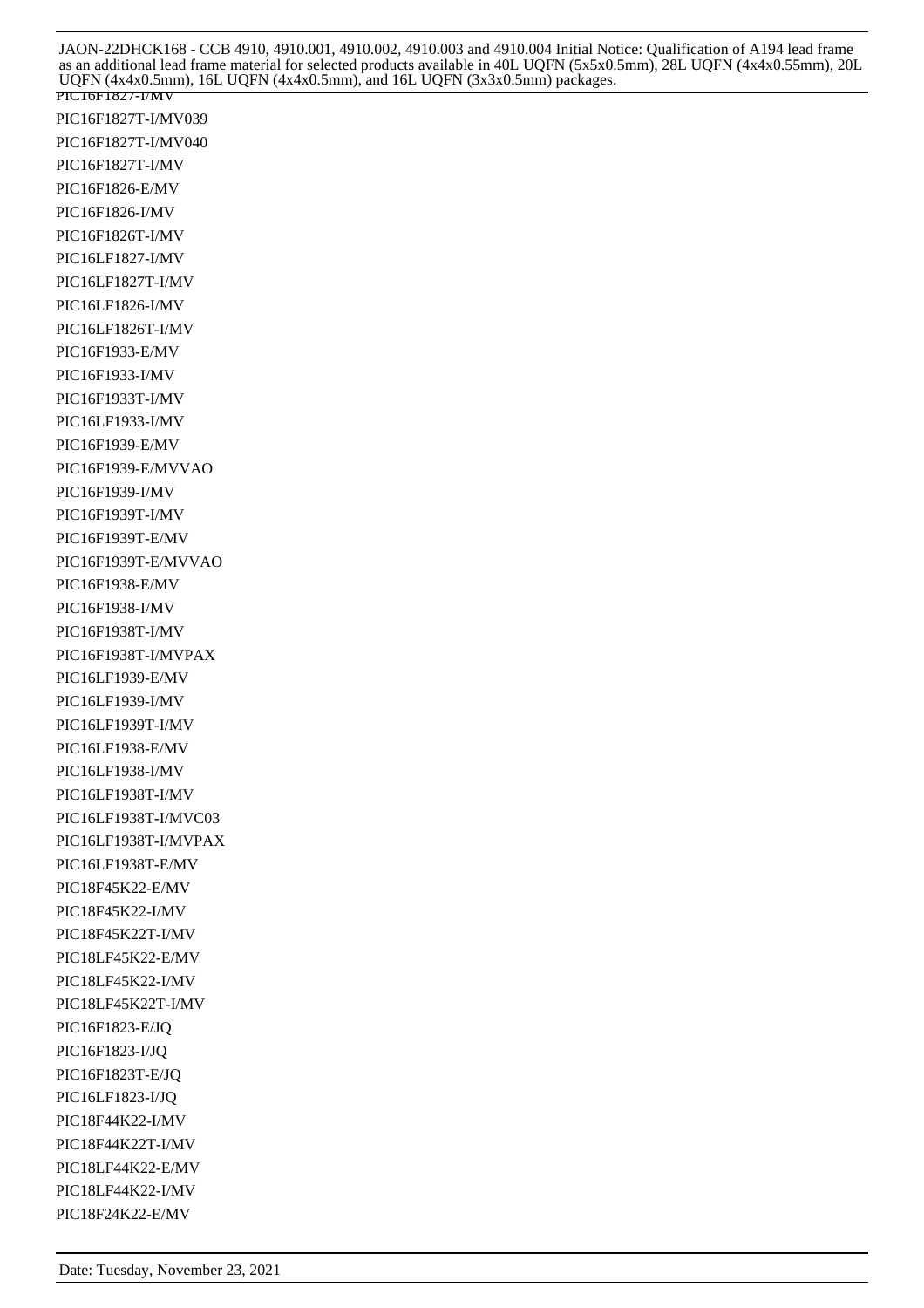PIC18F24K22-I/MV PIC18F24K22T-I/MV PIC18LF24K22-E/MV PIC18LF24K22-I/MV PIC18LF24K22T-I/MV PIC18F43K22-I/MV PIC18F43K22T-I/MV PIC18LF43K22-I/MV PIC18F23K22-I/MV PIC18F23K22T-I/MV PIC18F46K22-E/MV PIC18F46K22-I/MV PIC18F46K22T-I/MV PIC18F46K22T-E/MV028 PIC18F46K22T-E/MV029 PIC18F46K22T-E/MV030 PIC18F46K22T-E/MV032 PIC18F46K22T-E/MV PIC18LF46K22-E/MV PIC18LF46K22-I/MV PIC18LF46K22T-I/MV022 PIC18LF46K22T-I/MV HA7621T-I/MV PIC16F1784-E/MV PIC16F1787-E/MV PIC16F1784-I/MV PIC16F1787-I/MV PIC16F1784T-I/MV PIC16F1784T-E/MV PIC16F1784T-E/MVVAO PIC16LF1784-E/MV PIC16LF1787-I/MV PIC16LF1787T-I/MV PIC16F1828-E/GZVAO PIC16F1828T-E/GZVAO PIC16F1824-E/JQ PIC16F1824-I/JQ PIC16F1824T-E/JQ PIC16LF1824-E/JQ PIC16LF1824-I/JQ PIC16LF1824T-E/JQVAO PIC16F1825-E/JQ PIC16F1825-I/JQ PIC16F1825-I/JQVAO PIC16F1825T-I/JQ PIC16F1825T-I/JQVAO PIC16F1825T-E/JQ PIC16F1825T-E/JQVAO PIC16LF1825-E/JQ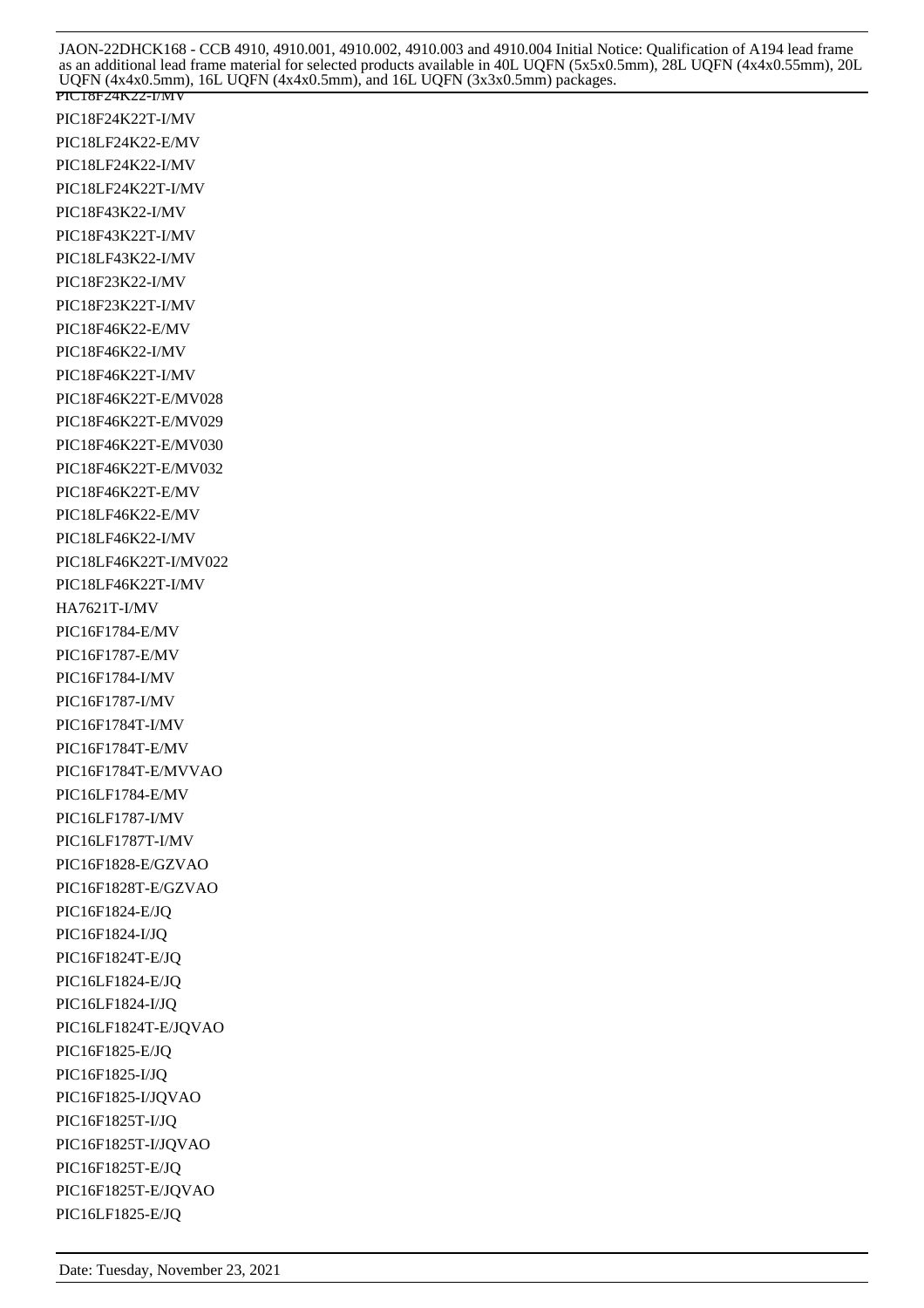PIC16F1516-E/MV PIC16F1518-E/MV PIC16F1517-E/MV PIC16F1519-E/MV PIC16F1519-E/MVVAO PIC16F1516-I/MV PIC16F1518-I/MV PIC16F1517-I/MV PIC16F1519-I/MV PIC16F1516T-I/MV PIC16F1518T-I/MV PIC16F1518T-I/MVVAO PIC16F1517T-I/MV PIC16F1519T-I/MV PIC16F1519T-E/MVVAO PIC16LF1516-E/MV PIC16LF1518-E/MV PIC16LF1517-E/MV PIC16LF1516-I/MV PIC16LF1518-I/MVC03 PIC16LF1518-I/MV PIC16LF1516-I/MVVAO PIC16LF1518-I/MVVAO PIC16LF1517-I/MV PIC16LF1519-I/MV PIC16LF1516T-I/MV PIC16LF1518T-I/MVC03 PIC16LF1518T-I/MV PIC16LF1516T-I/MVVAO PIC16LF1518T-I/MVVAO PIC16LF1517T-I/MV PIC16LF1519T-I/MV PIC16F1847-E/MV PIC16F1847-I/MV PIC16F1847T-I/MV PIC16LF1847-E/MV PIC16LF1847-I/MV PIC16LF1847T-I/MV PIC16F1509-E/GZVAO PIC16F1509T-E/GZVAO PIC16F1503T-E/MVVAO PIC16LF1503-E/MVVAO PIC16LF1503T-E/MVVAO PIC16F1455-E/JQ PIC16F1454-I/JQ PIC16F1455-I/JQ PIC16F1454T-I/JQ PIC16LF1454-I/JQ PIC16LF1455-I/JQ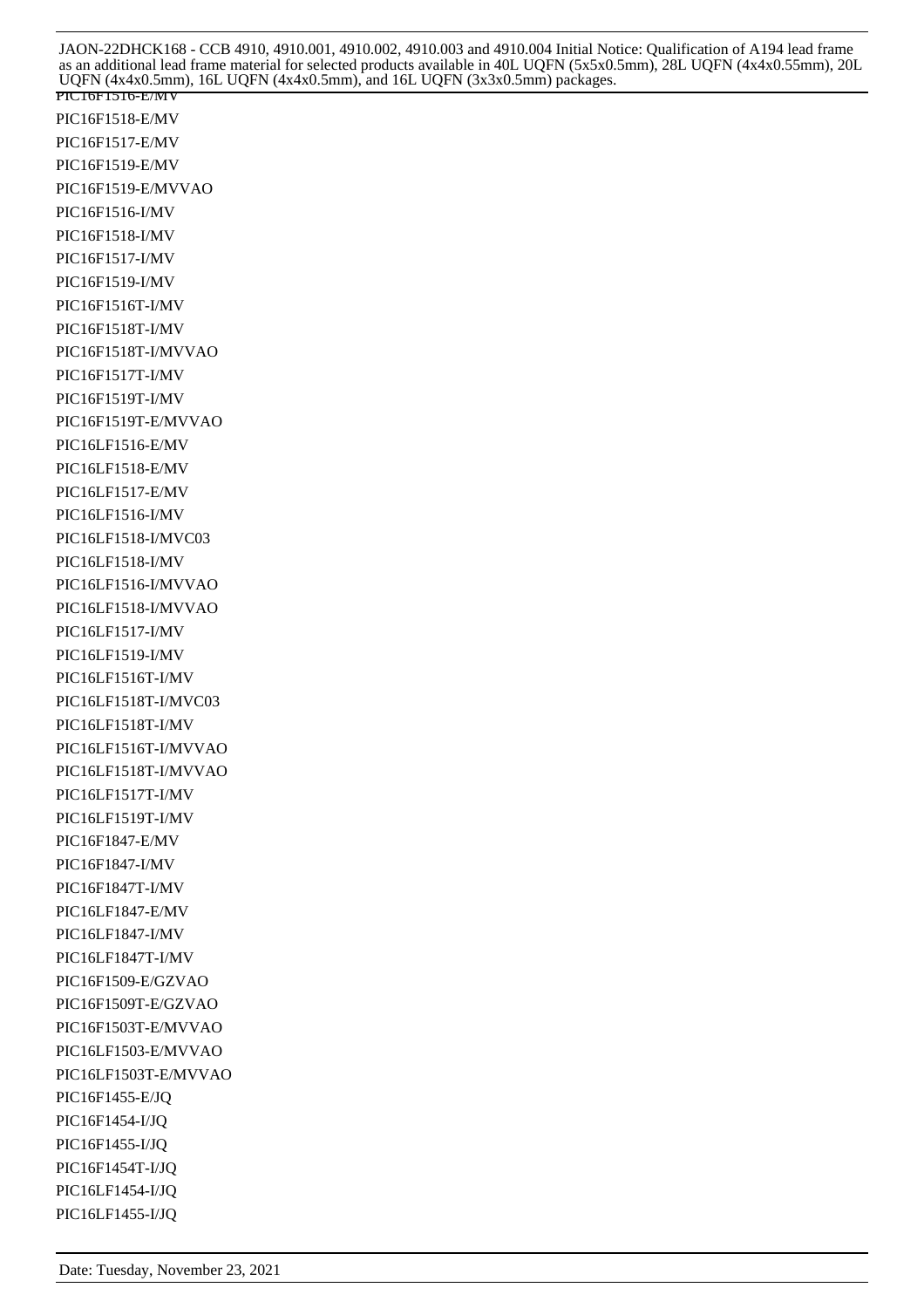PIC16LF1454T-I/JQ PIC16LF1455T-I/JQ PIC18F45K50-E/MV PIC18F45K50-I/MV PIC18F45K50T-I/MV PIC18LF45K50-E/MV PIC18LF45K50-I/MV PIC18LF45K50T-I/MV PIC16F1783-E/MV PIC16F1783-I/MV PIC16F1783T-I/MV024 PIC16F1783T-I/MV PIC16F1783T-E/MV PIC16F1782-E/MV PIC16F1782-E/MVVAO PIC16F1782-I/MV PIC16F1782T-I/MV PIC16F1782T-E/MVVAO PIC16LF1783-I/MV PIC16LF1782-I/MV PIC16F1512-E/MV PIC16F1513-E/MV PIC16F1512-I/MV PIC16F1513-I/MV PIC16F1513T-I/MV PIC16LF1513-E/MV PIC16LF1512-I/MV PIC16LF1513-I/MV PIC16F1789-E/MV PIC16F1789-I/MV PIC16F1789T-I/MV PIC16F1789T-E/MV PIC16LF1789-E/MV PIC16LF1789-I/MV PIC16LF1789T-I/MV PIC16F1713-E/MV PIC16F1716-E/MV COMP\_MCU\_DGD\_00034\_V06 COMP\_MCU\_DGD\_00098\_V02 PIC16F1713-I/MV PIC16F1716-I/MV PIC16F1713T-I/MV PIC16F1716T-I/MV PIC16F1713T-E/MV PIC16F1713T-E/MVVAO PIC16F1716T-E/MVVAO PIC16LF1713-I/MV PIC16LF1716-I/MV PIC16LF1716T-I/MV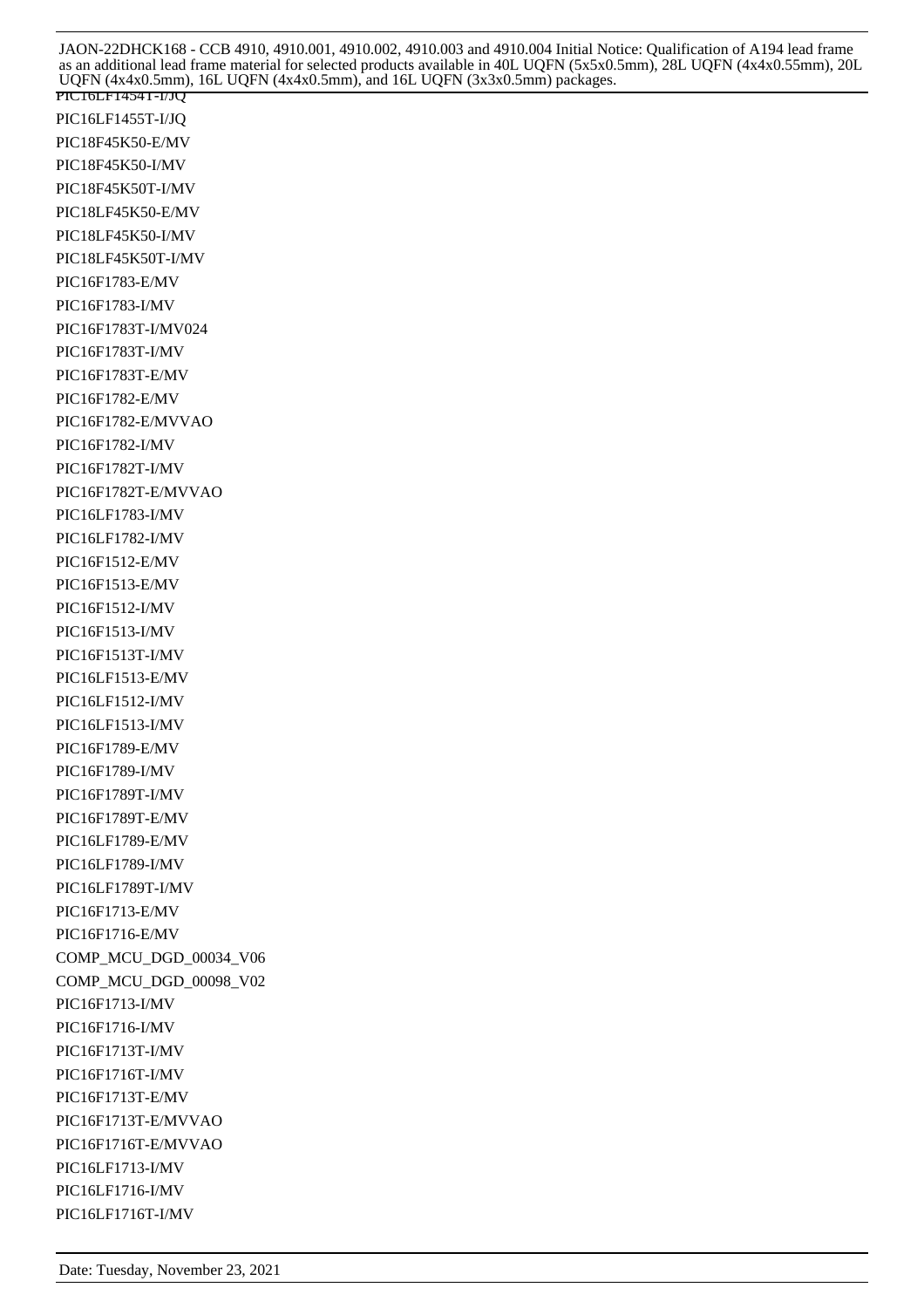PIC16F1718-E/MV PIC16F1719-E/MV PIC16F1717-E/MV PIC16F1718-I/MV PIC16F1719-I/MV PIC16F1717-I/MV PIC16F1718T-I/MV PIC16F1719T-I/MV PIC16F1717T-I/MV PIC16F1718T-E/MV PIC16F1717T-E/MVVAO PIC16LF1718-E/MV PIC16LF1719-E/MV PIC16LF1717-E/MV PIC16LF1718-I/MV PIC16LF1719-I/MV PIC16LF1717-I/MV PIC16LF1718T-I/MV PIC16LF1719T-I/MV PIC16LF1717T-I/MV PIC16F1579-E/GZVAO PIC16F1574-E/JQ PIC16F1575-E/JQ PIC16LF1574-I/JQ PIC16F1574-I/JQ PIC16LF1575-I/JQ PIC16F1575-I/JQ PIC16F1575T-I/JQ024 PIC16LF1574T-I/JQ PIC16F1574T-I/JQ PIC16LF1575T-I/JQ PIC16F1575T-I/JQ PIC16F1579T-E/GZVAO PIC16F1574T-E/JQ PIC16F1575T-E/JQ PIC16LF1777-E/MV PIC16F1777-E/MV PIC16LF1779-E/MV PIC16F1779-E/MV PIC16LF1777-I/MV PIC16F1777-I/MV PIC16LF1779-I/MV PIC16F1779-I/MV PIC16LF1777T-I/MV PIC16F1777T-I/MV PIC16LF1779T-I/MV PIC16F1779T-I/MV PIC16LF1779T-E/MV PIC16F1779T-E/MV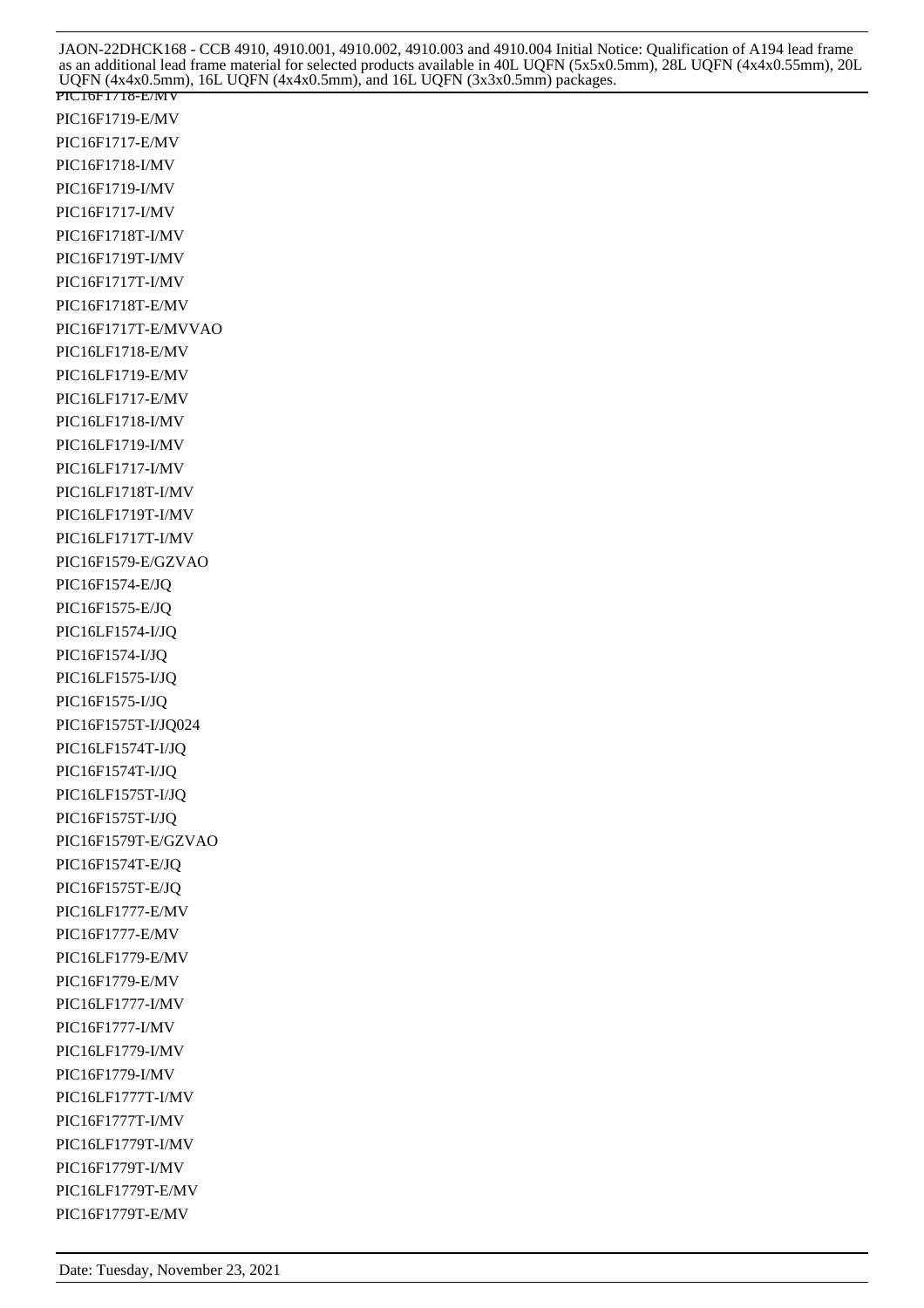PIC16F18324-E/JQ PIC16LF18324-E/JQ PIC16F18324-E/JQVAO PIC16F18324-I/JQ PIC16LF18324-I/JQ PIC16LF18324-I/JQVAO PIC16F18324T-I/JQ PIC16LF18324T-I/JQ PIC16LF18324T-I/JQVAO PIC16F18324T-E/JQ PIC16F18324T-E/JQVAO PIC16F18855-E/MV PIC16LF18855-E/MV PIC16F18855-E/MVVAO PIC16F18875-E/MV PIC16LF18875-E/MV PIC16F18875-E/MVVAO PIC16F18855-I/MV PIC16LF18855-I/MV PIC16F18875-I/MV PIC16LF18875-I/MV PIC16F18855T-I/MV PIC16LF18855T-I/MV PIC16F18875T-I/MV PIC16LF18875T-I/MV PIC16F18855T-E/MV PIC16F18855T-E/MVVAO PIC16F18875T-E/MV PIC16F18875T-E/MVVAO PIC16F18345-E/GZ PIC16LF18345-E/GZVAO PIC16F18325-E/JQ PIC16LF18325-E/JQ PIC16LF18325-E/JQVAO PIC16F18345-I/GZ PIC16F18325-I/JQ PIC16LF18325-I/JQ PIC16F18325-I/JQVAO PIC16F18345T-I/GZ PIC16F18325T-I/JQ PIC16LF18325T-I/JQ PIC16F18325T-I/JQVAO PIC16F18345T-E/GZ PIC16LF18345T-E/GZVAO PIC16F18325T-E/JQ PIC16LF18325T-E/JQVAO PIC16LF18323-E/JQ PIC16F18323-E/JQ PIC16LF18323-E/JQVAO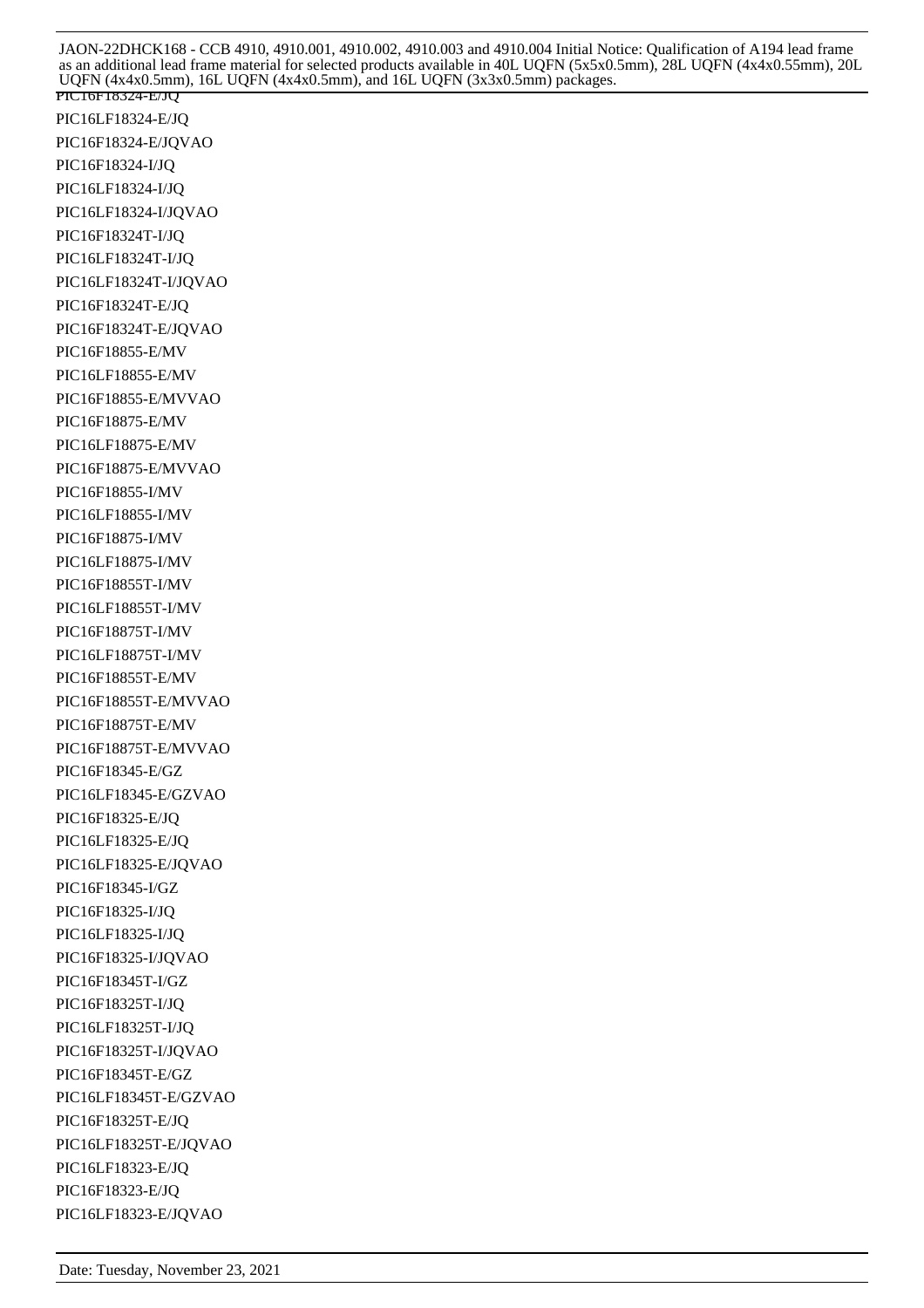PIC16LF18323-I/JQ PIC16F18323-I/JQ PIC16LF18323T-I/JQ PIC16F18323T-I/JQ PIC16F18323T-E/JQ PIC16LF18323T-E/JQVAO PIC16F18856-E/MV PIC16LF18856-E/MV PIC16F18876-E/MV PIC16LF18876-E/MV PIC16F18856-I/MV PIC16LF18856-I/MV PIC16F18876-I/MV PIC16LF18876-I/MV PIC16F18856T-I/MV PIC16LF18856T-I/MV PIC16F18876T-I/MVC02 PIC16F18876T-I/MV PIC16LF18876T-I/MV PIC16F18876T-I/MVVAO PIC16F18856T-E/MV PIC16LF18856T-E/MV PIC16F18854-E/MV PIC16LF18854-E/MV PIC16F18854-I/MV PIC16LF18854-I/MV PIC16F18854T-I/MV PIC16F18877-E/MV PIC16LF18877-E/MV PIC16F18877-E/MVVAO PIC16LF18877-I/MVC04 PIC16F18877-I/MV PIC16LF18877-I/MV PIC16LF18877T-I/MVC04 PIC16F18877T-I/MV PIC16LF18877T-I/MV PIC16F18877T-E/MV PIC16F18877T-E/MVVAO PIC16F18424-E/JQ PIC16F18425-E/JQ PIC16LF18424-E/JQ PIC16LF18425-E/JQ PIC16F18424-I/JQ PIC16F18425-I/JQ PIC16LF18424-I/JQ PIC16LF18425-I/JQ PIC16LF18425-I/JQVAO PIC16F18425T-I/JQC01 PIC16F18424T-I/JQ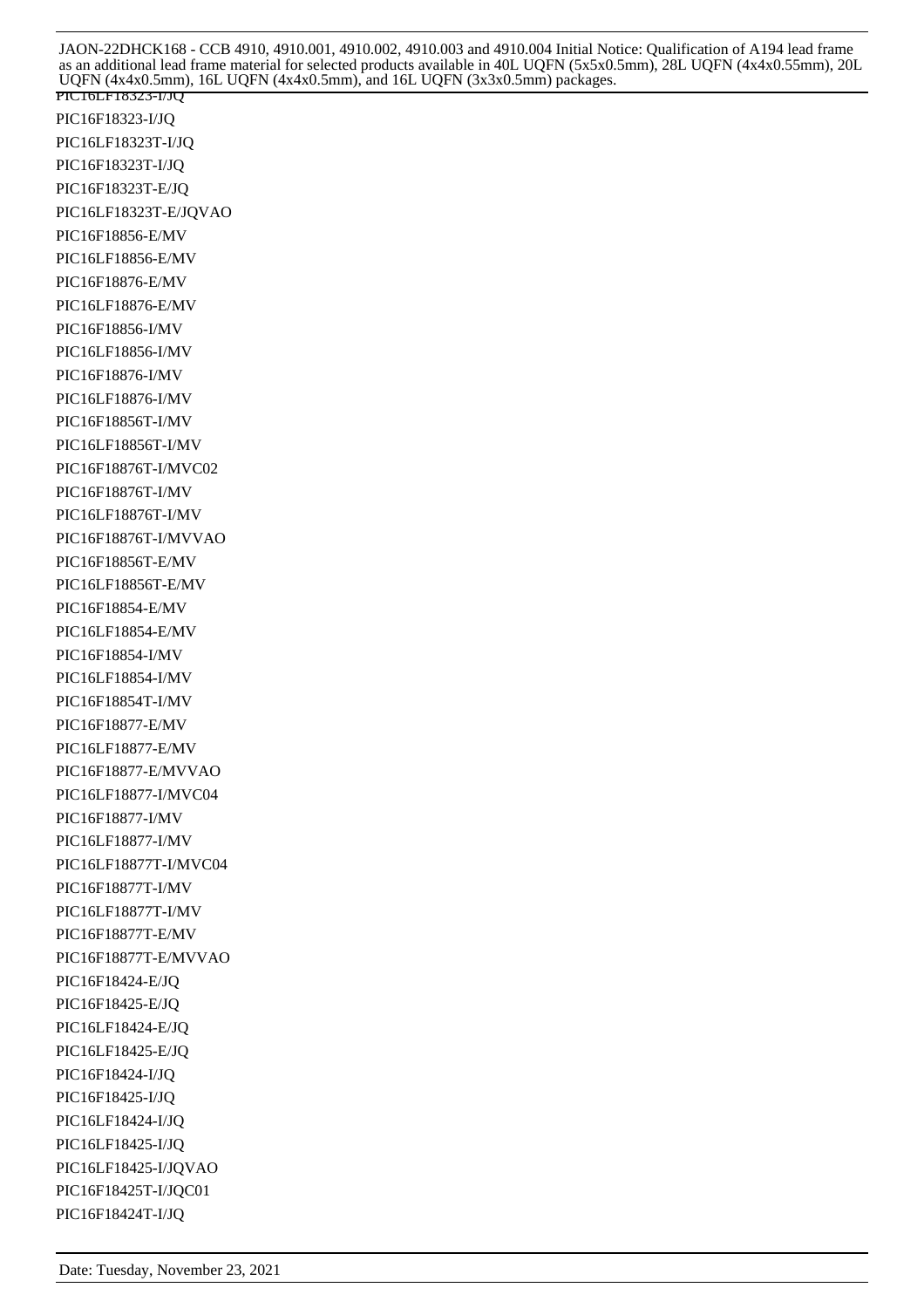PIC16F18425T-I/JQ PIC16LF18424T-I/JQ PIC16LF18425T-I/JQ PIC16LF18425T-I/JQVAO PIC16LF18446-E/GZVAO PIC16F18426-E/JQ PIC16LF18426-E/JQ PIC16F18426-E/JQVAO PIC16LF18426-E/JQVAO PIC16F18426-I/JQ PIC16LF18426-I/JQ PIC16F18426T-I/JQ PIC16LF18426T-I/JQ PIC16LF18446T-E/GZVAO PIC16F18426T-E/JQVAO PIC16LF18426T-E/JQVAO PIC18F47K40-E/MV PIC18LF47K40-E/MV PIC18F47K40-I/MV PIC18LF47K40-I/MV PIC18F47K40T-I/MV PIC18LF47K40T-I/MV PIC18F24K42-E/MV PIC18F25K42-E/MV PIC18LF24K42-E/MV PIC18LF25K42-E/MV PIC18F24K42-I/MV PIC18F25K42-I/MV PIC18LF24K42-I/MV PIC18LF25K42-I/MV PIC18F24K42T-I/MV PIC18F25K42T-I/MV PIC18LF24K42T-I/MV PIC18LF25K42T-I/MV PIC18F24K42T-E/MV PIC18F26K40-E/MV PIC18LF26K40-E/MV PIC18F45K40-E/MV PIC18F46K40-E/MV PIC18LF45K40-E/MV PIC18LF46K40-E/MV PIC18LF46K40-E/MVVAO PIC18F26K40-I/MV PIC18LF26K40-I/MV PIC18F45K40-I/MV PIC18F46K40-I/MV PIC18LF45K40-I/MV PIC18LF46K40-I/MV PIC18F26K40T-I/MV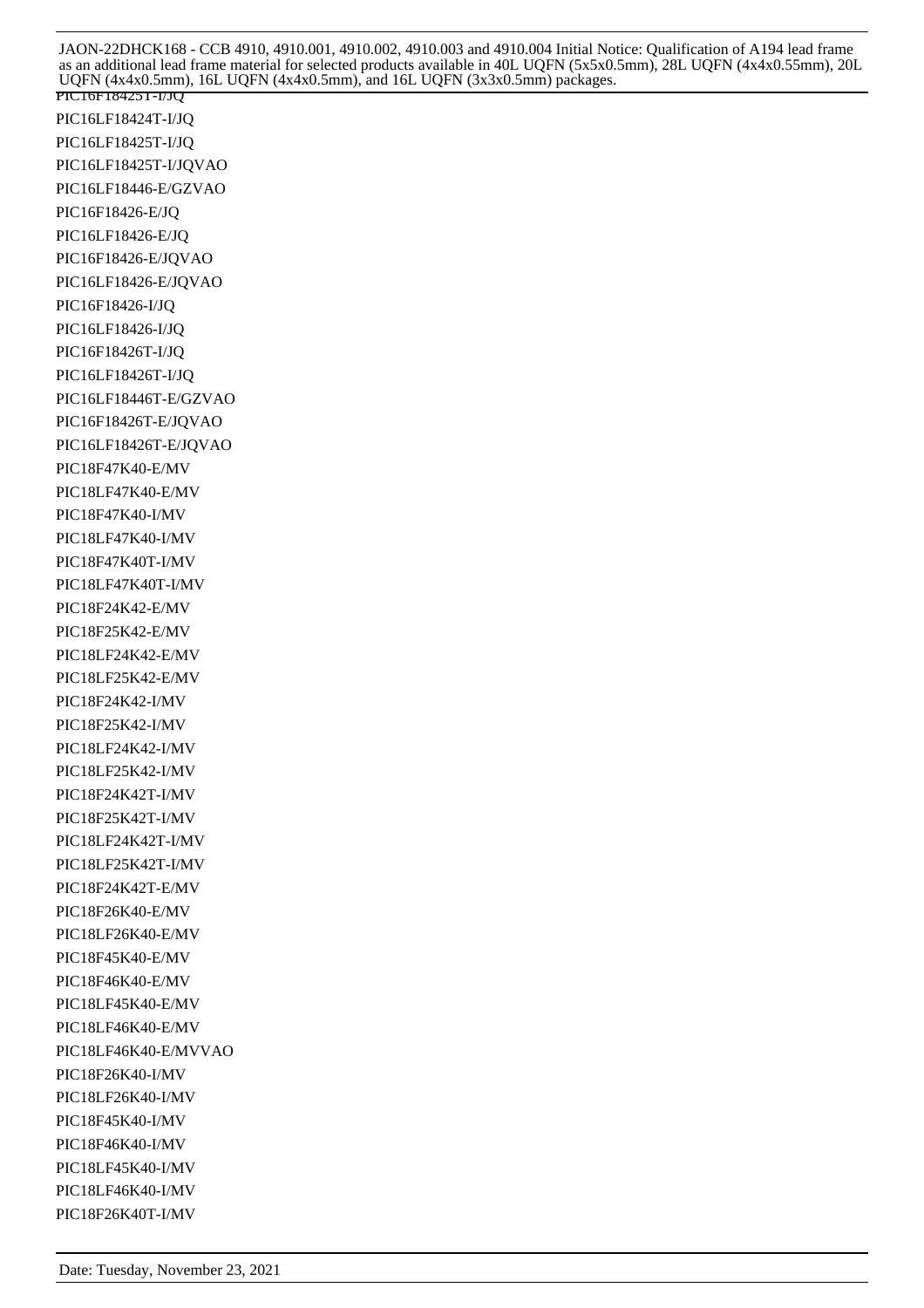PIC18LF26K40T-I/MV PIC18F45K40T-I/MV PIC18F46K40T-I/MV PIC18LF45K40T-I/MV PIC18LF46K40T-I/MV PIC18F26K40T-E/MV PIC18F45K40T-E/MV PIC18LF46K40T-E/MV PIC18F45K40T-E/MVVAO PIC18F46K40T-E/MVVAO PIC18F24K40-E/MV PIC18F25K40-E/MV PIC18LF24K40-E/MV PIC18LF25K40-E/MV PIC18F24K40-I/MV PIC18F25K40-I/MV PIC18LF24K40-I/MV PIC18LF25K40-I/MV PIC18F25K40-I/MVVAO PIC18F24K40T-I/MV PIC18F25K40T-I/MV PIC18LF24K40T-I/MV PIC18LF25K40T-I/MV PIC18F25K40T-I/MVVAO PIC16F18346-E/GZ PIC16LF18346-E/GZ PIC16F18346-E/GZVAO PIC16F18326-E/JQ PIC16LF18326-E/JQ PIC16F18326-E/JQVAO PIC16F18346-I/GZC01 PIC16F18346-I/GZ PIC16LF18346-I/GZ PIC16F18326-I/JQ PIC16LF18326-I/JQ PIC16F18346T-I/GZC01 PIC16F18346T-I/GZ PIC16LF18346T-I/GZ PIC16F18346T-I/GZVAO PIC16F18326T-I/JQ PIC16LF18326T-I/JQ PIC16F18346T-E/GZ PIC16LF18346T-E/GZ PIC16LF18346T-E/GZVAO PIC16F18326T-E/JQVAO PIC16F15354-E/MV PIC16F15355-E/MV PIC16LF15354-E/MV PIC16LF15355-E/MV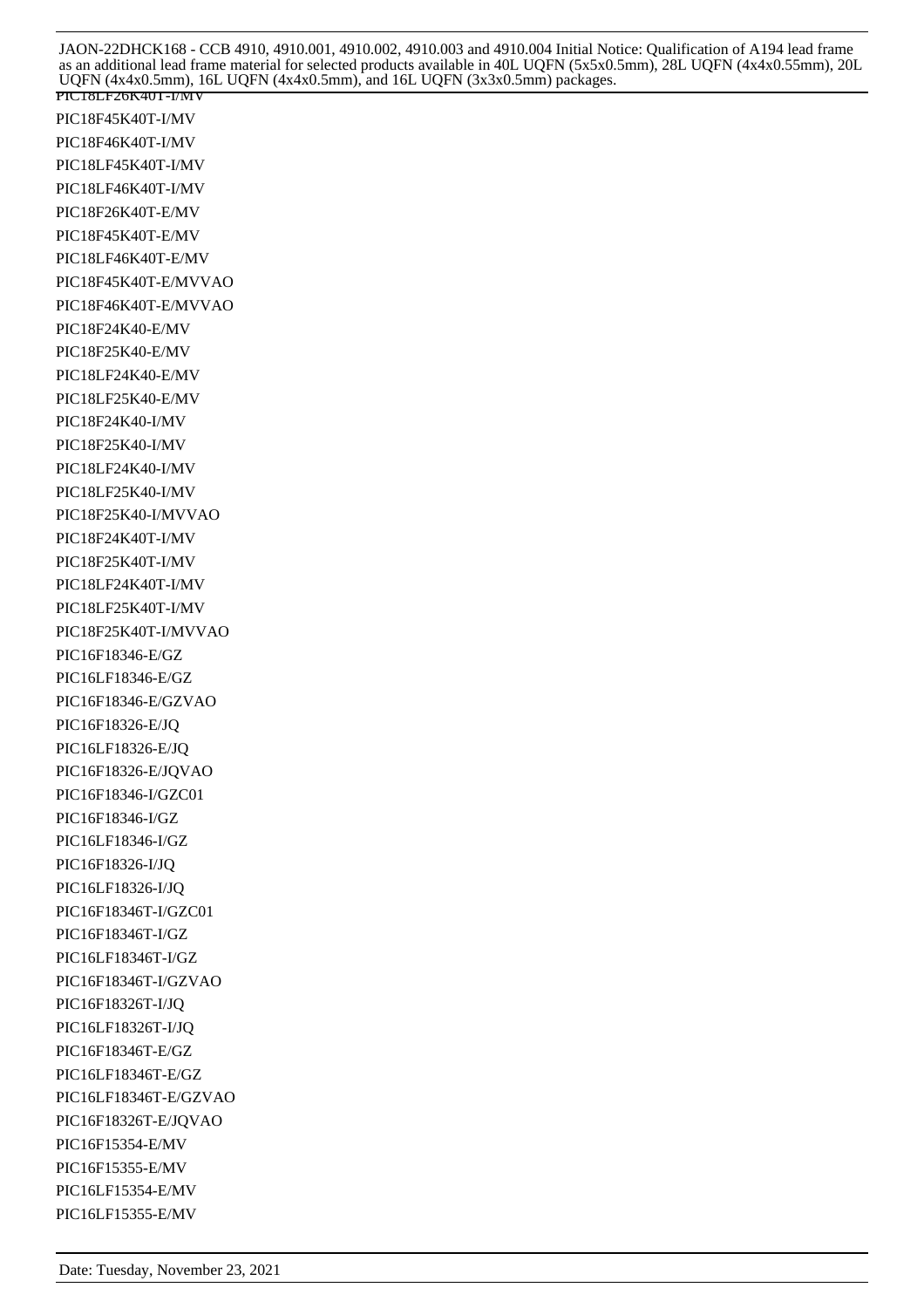PIC16F15354-I/MV PIC16F15355-I/MV PIC16LF15354-I/MV PIC16LF15355-I/MV PIC16LF15355T-I/MV020 PIC16F15354T-I/MV PIC16F15355T-I/MV PIC16LF15354T-I/MV PIC16LF15355T-I/MV PIC16LF15355T-E/MV021 PIC16F15355T-E/MV PIC16F15356-E/MV PIC16LF15356-E/MV PIC16LF15356-E/MVVAO PIC16F15375-E/MV PIC16F15376-E/MV PIC16LF15375-E/MV PIC16LF15376-E/MV PIC16F15375-E/MVVAO PIC16F15356-I/MV PIC16LF15356-I/MV PIC16F15375-I/MV PIC16F15376-I/MV PIC16LF15375-I/MV PIC16LF15376-I/MV PIC16F15356T-I/MV PIC16LF15356T-I/MV PIC16F15375T-I/MV PIC16F15376T-I/MV PIC16LF15375T-I/MV PIC16LF15376T-I/MV PIC16F15356T-E/MV PIC16LF15356T-E/MVVAO PIC16F15345-E/GZVAO PIC16F15325-E/JQ PIC16LF15325-E/JQ PIC16F15325-E/JQVAO PIC16F15325-I/JQ PIC16LF15325-I/JQ PIC16F15325T-I/JQ PIC16LF15325T-I/JQ PIC16F15345T-E/GZVAO PIC16LF15345T-E/GZVAO PIC16F15325T-E/JQ PIC16F15325T-E/JQVAO PIC16LF15325T-E/JQVAO PIC16F15324-E/JQ PIC16LF15324-E/JQ PIC16F15324-E/JQVAO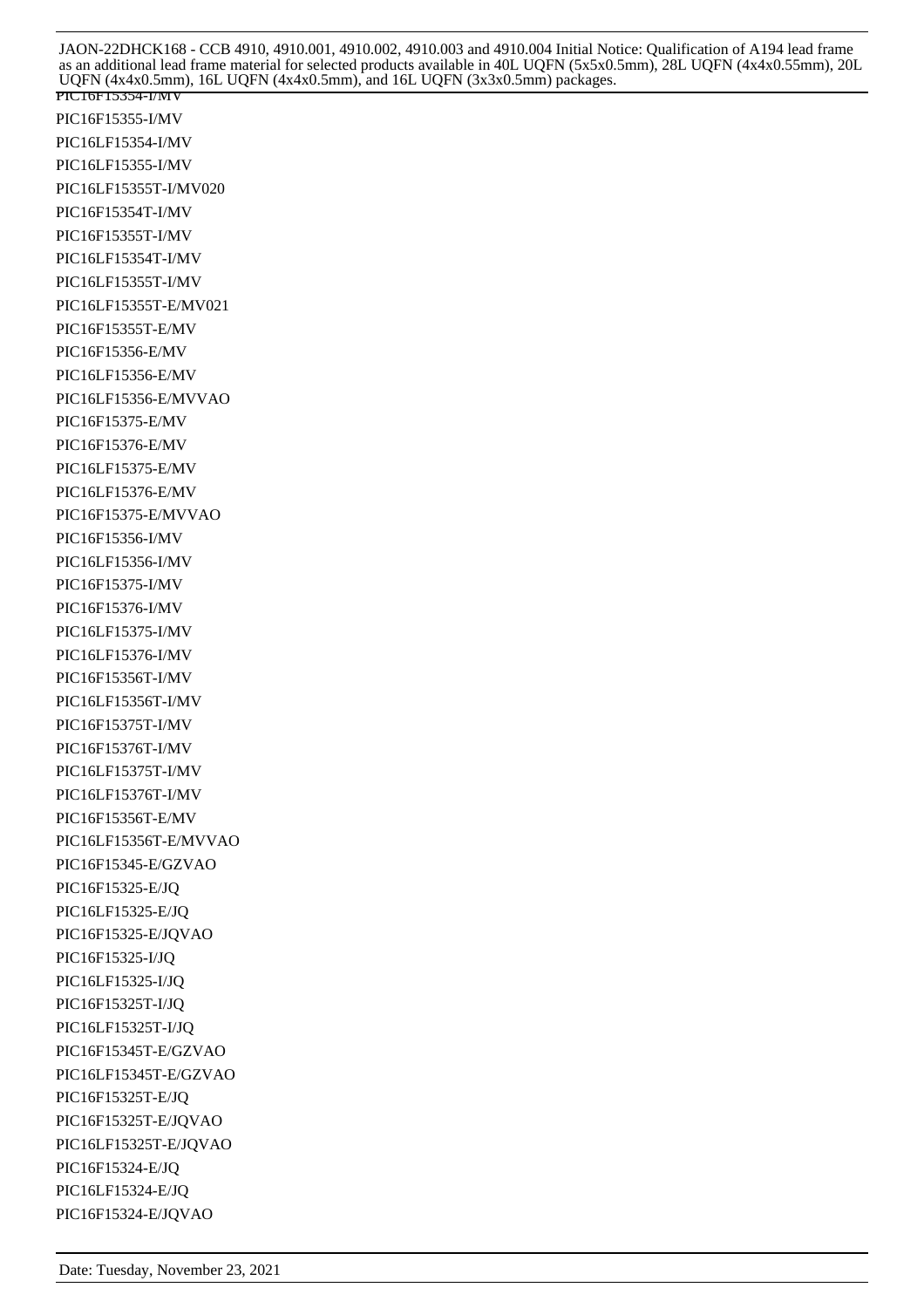PIC16F15324-I/JQ PIC16LF15324-I/JQ PIC16F15324-I/JQVAO PIC16F15324T-I/JQ PIC16LF15324T-I/JQ PIC16F15324T-E/JQVAO PIC16F15323-E/JQ PIC16LF15323-E/JQ PIC16F15323-I/JQ PIC16LF15323-I/JQ PIC16F15323-I/JQVAO PIC16F15323T-I/JQ PIC16LF15323T-I/JQ PIC16F15323T-E/JQ PIC16LF15323T-E/JQ PIC16F19155-E/MV PIC16F19156-E/MV PIC16LF19155-E/MV PIC16LF19156-E/MV PIC16F19175-E/MV PIC16F19176-E/MV PIC16LF19175-E/MV PIC16LF19176-E/MV PIC16F19155-I/MV PIC16F19156-I/MV PIC16LF19155-I/MV PIC16LF19156-I/MV PIC16F19175-I/MV PIC16F19176-I/MV PIC16LF19175-I/MV PIC16LF19176-I/MV PIC16F19155T-I/MV PIC16LF19155T-I/MV PIC16LF19156T-I/MV PIC16F19176T-I/MVC02 PIC16F19175T-I/MV PIC16F19176T-I/MV PIC16LF19175T-I/MV PIC16LF19176T-I/MV PIC18LF45K42-E/MV PIC18F45K42-E/MV PIC18LF46K42-E/MV PIC18F46K42-E/MV PIC18F46K42-E/MVVAO PIC18LF45K42-I/MV PIC18F45K42-I/MV PIC18LF46K42-I/MV PIC18F46K42-I/MV PIC18LF45K42T-I/MV